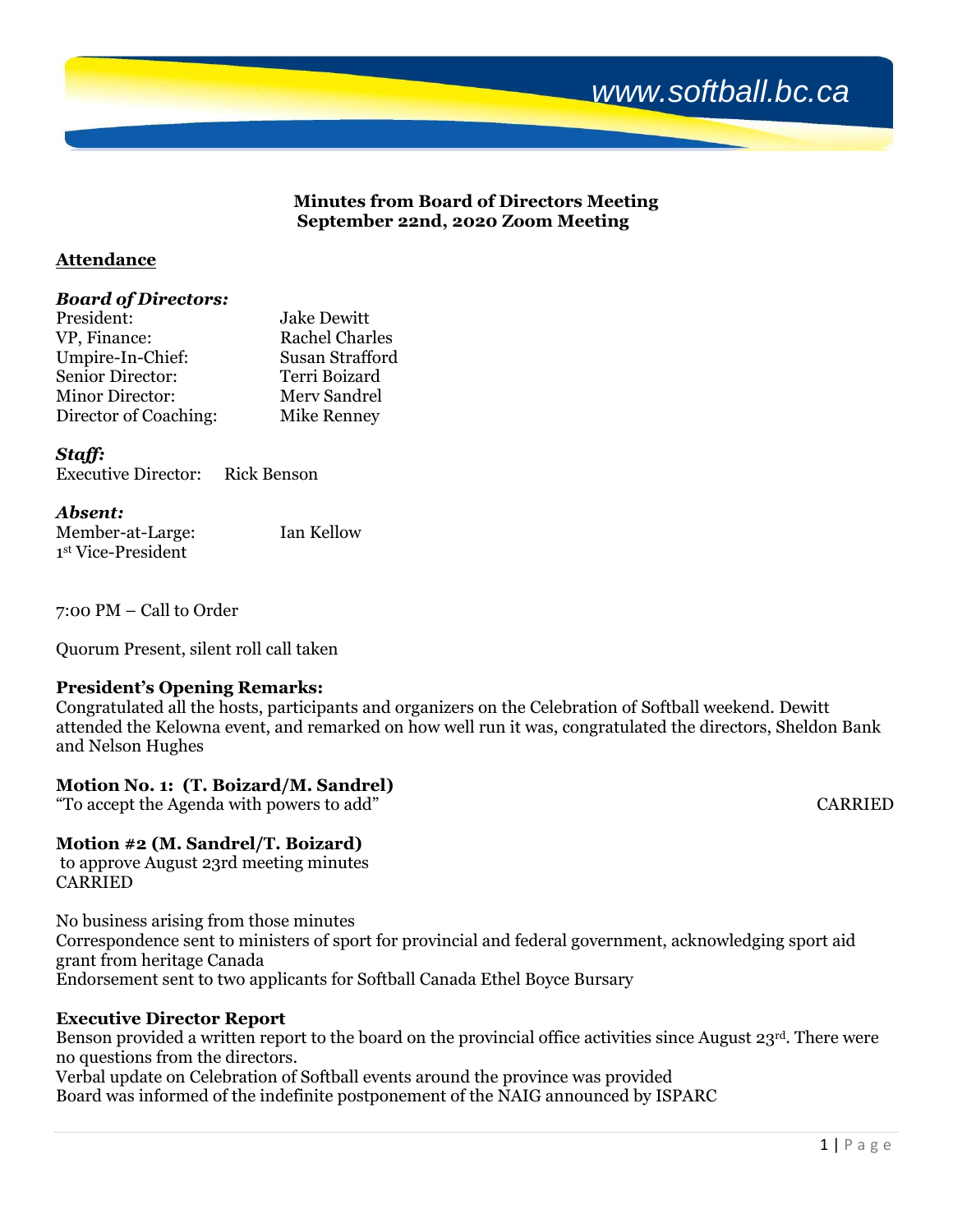# **FINANCIAL REPORT**

Benson provided a financial update, outlining government grants received from Heritage Canada, Provincial core funding six month payment. An overview of expenses and revenue from the previous month was reviewed. Fiscal 2020 year end audited reports were not available for this meeting, but will be distributed to Directors at the next meeting, and included in the pre-AGM report. Directors were provided with income statements for month end. There were no further questions from the directors.

### **New Business**

A) Softball BC AGM Discussion was held on the format and need for committee meetings around the AGM weekend Committee chairs were polled for meetings, and the following committees will have individual meetings on the same weekend Minor Advisory Council Senior Advisory Council Umpire Advisory Council Indigenous Long Term Development Committee

### B) MOTIONS

By-law addition motion to include indemnification for directors and senior manager was brought forward

### **Motion #3 (M. Renney/R. Charles) CARRIED**

# (to bring this motion to the Softball BC AGM for addition to by-laws)

# C) SOFTBALL BC Annual Awards

A discussion was held on recognition of members by annual award. The board felt the traditional awards would not be appropriate this year, however volunteer recognition was deserved given the challenges faced this year. Each director was asked to bring names of individuals deserving of special recognition to the next meeting. Upon board acceptance, these individuals will be recognized at the virtual AGM through a special category called "Director's Awards"

Action required – each member of the board is to submit a name or names at the September 30<sup>th</sup> board meeting for a vote to have the individual (s) recognized with a Director Award

#### D) Naming Annual Awards

A recommendation was made to the board to consider recognizing certain annual awards after extraordinary individuals within the organization

#### **Motion #4 (R. Charles/T. Boizard) CARRIED**

To rename the Volunteer of the Year award as the Zeone Andrijaszyn Memorial Award

### **Motion #5 (M. Renney/S. Strafford) CARRIED**

To rename the Coach of the Year award as the Bryan Sask memorial Award

#### **E) Special Resolutions and Motions**

Over the past month, a special resolution to sanction try-outs and specify timing was introduced and passed by email